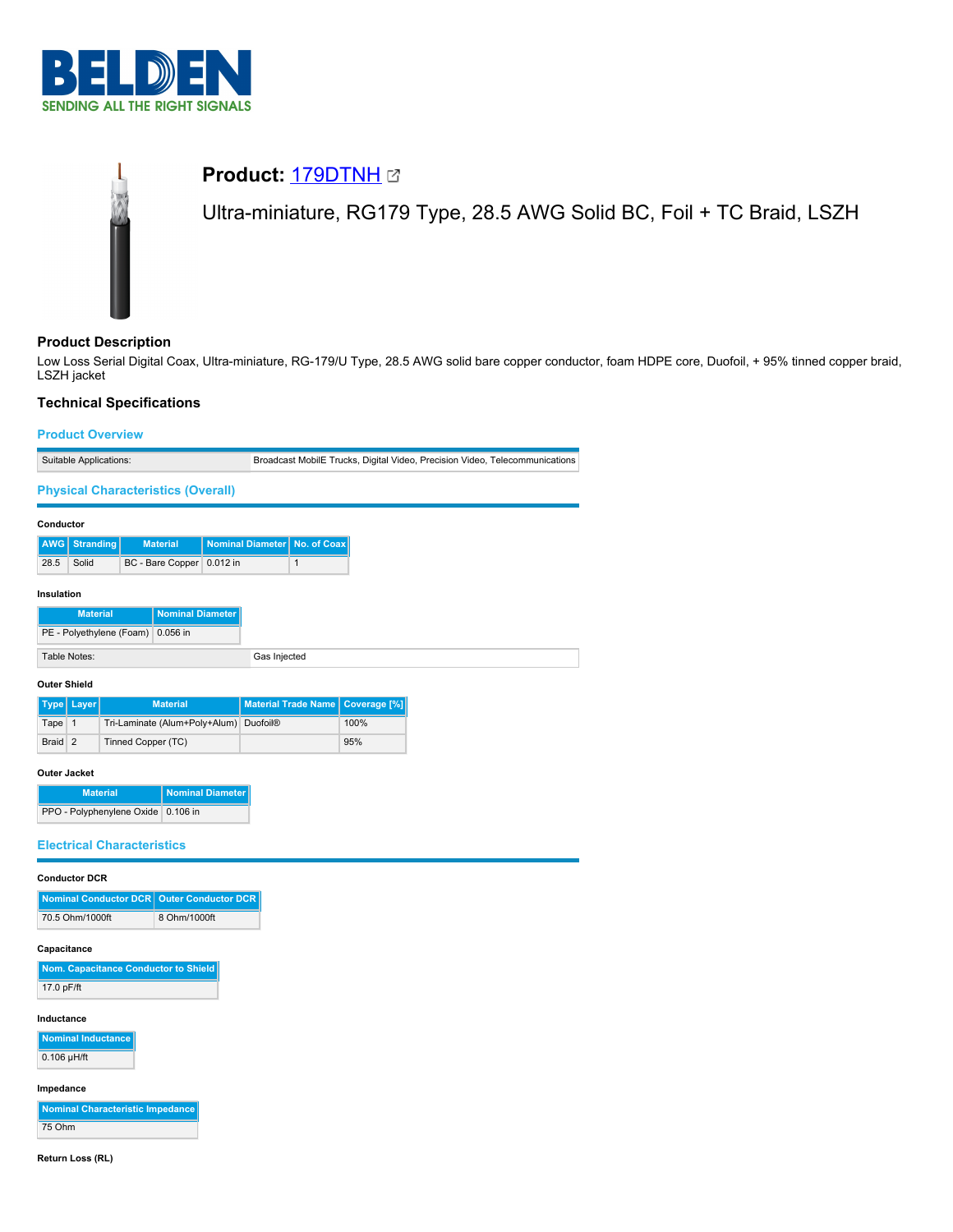|                       | <b>Frequency [MHz] Minimum Return (RL)</b> |
|-----------------------|--------------------------------------------|
| $5 - 1600$ MHz        | 23 dB                                      |
| 1600 - 4500 MHz 21 dB |                                            |

### **High Frequency (Nominal/Typical)**

|                | Frequency [MHz] Nom. Insertion Loss |
|----------------|-------------------------------------|
| 1 MHz          | 1.18 dB/100ft                       |
| 5 MHz          | 1.85 dB/100ft                       |
| 6 MHz          | 1.99 dB/100ft                       |
| 7 MHz          | 2.15 dB/100ft                       |
| 10 MHz         | 2.39 dB/100ft                       |
| 12 MHz         | 2.5 dB/100ft                        |
| 67.5 MHz       | 5.3 dB/100ft                        |
| 71.5 MHz       | 5.5 dB/100ft                        |
| 88.5 MHz       | 6 dB/100ft                          |
| 100 MHz        | 6.4 dB/100ft                        |
| <b>135 MHz</b> | 7.2 dB/100ft                        |
| <b>143 MHz</b> | 7.5 dB/100ft                        |
| <b>180 MHz</b> | 8.3 dB/100ft                        |
| <b>270 MHz</b> | 10.2 dB/100ft                       |
| 360 MHz        | 11.8 dB/100ft                       |
| 540 MHz        | 14.6 dB/100ft                       |
| <b>720 MHz</b> | 17 dB/100ft                         |
| 750 MHz        | 17.4 dB/100ft                       |
| 1000 MHz       | 20.2 dB/100ft                       |
| 1500 MHz       | 24.8 dB/100ft                       |
| 2000 MHz       | 28.9 dB/100ft                       |
| 2250 MHz       | 30.9 dB/100ft                       |
| 3000 MHz       | 35.9 dB/100ft                       |
| 4500 MHz       | 45 dB/100ft                         |

#### **Delay**

|              | Nominal Delay   Nominal Velocity of Propagation (VP) [%] |
|--------------|----------------------------------------------------------|
| $1.29$ ns/ft | 79%                                                      |

#### **Voltage**

**UL Voltage Rating** 300 V RMS

# **Temperature Range**

| UL Temp Rating:              | $60^{\circ}$ C |
|------------------------------|----------------|
| Operating Temperature Range: | -30°C To +75°C |

### **Mechanical Characteristics**

| Bulk Cable Weight:           | 8 lbs/1000ft |
|------------------------------|--------------|
| Max. Pull Tension:           | $14$ lbs     |
| Min. Bend Radius/Minor Axis: | 1 in         |

# **Standards**

| NEC/(UL) Compliance:  | <b>CMR</b> |
|-----------------------|------------|
| CEC/C(UL) Compliance: | <b>CMG</b> |
| RG Type:              | 179        |

# **Applicable Environmental and Other Programs**

| <b>Environmental Space:</b>                      | Indoor (Not Riser or Plenum)  |
|--------------------------------------------------|-------------------------------|
| EU Directive 2000/53/EC (ELV):                   | Yes                           |
| EU Directive 2003/11/EC (BFR):                   | Yes                           |
| EU Directive 2011/65/EU (RoHS 2):                | Yes                           |
| EU Directive 2012/19/EU (WEEE):                  | Yes                           |
| EU Directive 2015/863/EU (RoHS 2 amendment): Yes |                               |
| EU Directive Compliance:                         | EU Directive 2003/11/EC (BFR) |